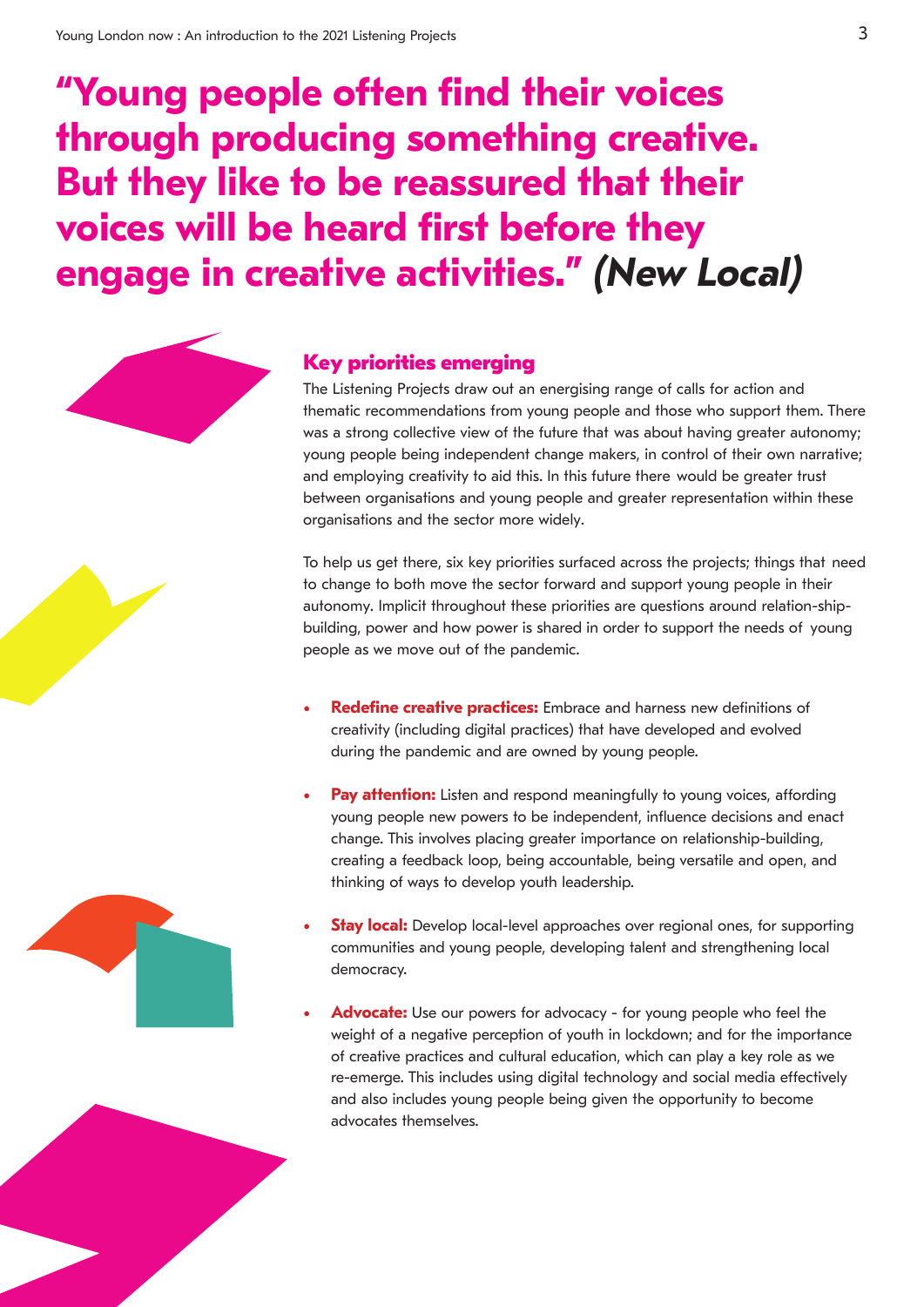- **Work together:** Develop new partnerships and networks to create a collective package of support for young people, sharing resources within the sector. This might include collaborative listening to create co-produced knowledge of how to support change. Organisations also talked about coming together more as a sector to campaign better.
- **Include:** Address how accessible we really are, challenge historic underrepresentation, diversify our recruitment, and analyse intersectionality in order to know how to increase social mobility to create necessary change.

"It is important not to shy away from difficult conversations around issues of class, race and discrimination" *(Young participant in New Local's research)* "The change making power of culture and creative practice can be diminished by a lack of diversity, a lack of political support for change making and narrow definitions of culture." *(Climate Museum UK)*

In addition, the Listening Projects surfaced important ideas about connection outside of the arts, at a practice and policy level. For example, enabling young people's involvement in the design of wider local services, including housing, planning and regeneration *(New Local's research)*; and the potential benefits of aligned initiatives across environment, culture, education, health and employment in progressing responses to the Earth emergency *(Climate Museum UK).* ening<br>at a p<br>at in t<br>aretaic<br>cross<br>onses<br>**for**<br>and to be<br>these<br>b)<br>anding<br>building<br>and p<br>and p<br>and p<br>and p<br>and p<br>and p<br>and p<br>and p<br>and p<br>and p<br>and p<br>and p<br>and p<br>and p<br>and p<br>and p<br>and p<br>and p<br>and p<br>and p<br>and p<br>and p<br>and p<br>an Projectics<br>
actics<br>
e de:<br>
(*Ne* mviro<br>
(*Ne* mviro<br>
that i versa<br>
young<br>
to the g is in<br>
to the g is in<br>
to the g is in<br>
to the g is in<br>
to the g is in ts sur<br>et and<br>ign o Loc<br>mennes Earth<br>Earth<br>Earth<br>is no green<br>see cutegra<br>direct<br>eadir<br>ms.<br>spised for y aced<br>oolicy<br>wide<br>*I's re*<br>cultume<br>americans<br>onder<br>ander<br>able to<br>rent<br>rent<br>, to **h**<br>g acry: me mpo<br>level<br>loca<br>earch<br>earch in Accords<br>the Mental Health in Accords<br>songstand in Accords<br>the Mental Health in Accords<br>the Mental Health in Accords The Form of Servi<br>In Servian (Clinum); and<br>Indian (Clinum)<br>In Applementer, and in the Servian Servian Conter, and in the Servian Conter<br>In Servian Servian Servian Servian Servian Servian Servian Servian Servian Servian Ser as ab<br>mple<br>i, inc<br>e pc<br>heal<br>e Mu<br>o giv around recovery in this community in this community is a set of the set of the set of the set of the set of the set of the set of the set of the set of the set of the set of the set of the set of the set of the set of the and yousine<br>and yousine<br>bene empl<br>JK).<br>Internal youther their teaching the search<br>their their teaching the teaching the search of the search of the search<br>ence on<br>sung,<br>iits of<br>servic<br>servic<br>service<br>them<br>approoung<br>ree foolth and on, the<br>sinvo<br>a and initiat<br>essing<br>**supp**<br>oscoperations<br>are single and alation<br>are formulations for continuous<br>of the single and alations for continuous for the continuous formula<br>and single and single and single and singl the List<br>Tarts, veme<br>The reger<br>Signes and propositionships, resp<br>The responships, responships, responships, responsionships, responsions, responsions, responsions, responsions, responsions, responsions, responsions, respon

# **New support for young Londoners**

"Young people explained that it is no longer acceptable to give 'a blanket service, organisations need to be versatile and able to fulfil the needs of different young people or signpost these young people to organisations who can support them best'." *(Aweo Group)*

Listening and responding to these current priorities requires a supportive approach where relationship-building is integral, to help realise the autonomy that young Londoners feel they deserve. Reading across all five Listening Projects, three forms of support come through compellingly: mentoring, support for mental health and provision of spaces and platforms. the following resources to the following results of the following results of the following resources to the following resources to the following results of the following results of the following resources to the following

#### **Mentoring**

Mentoring was frequently recognised as a vital way to use our experience and networks as a support structure for young people. Across the research this included a range of themes and achieved a range of outcomes.

Mentoring plays a key role in learning about work and career opportunities, introductions to supportive and creative networks and developing confidence and skills. Representative role models are more important than ever.

"Collaborating with creative and cultural organisations, creative youth organisations and creative employability organisations to provide mentoring will enable young people to access existing networks which in turn will make work more accessible for them…. But it is important these networks are equitable and do not rely on exclusive connections" *(Rocket Science)* key r<br>ppor<br>e rol<br>pyabi<br>xistin<br>porta<br>ef Sc<br>is als<br>be et<br>ative **F**<br>**IPS**<br>**IPS**<br>**IPS**<br>**IPS**<br>**IPS**<br>**IPS**<br>**IPS**<br>**IPS**<br>**IPS**<br>**IPS**<br>**IPS** rning<br>creati<br>are<br>cultu<br>isatic<br>ks whetw<br>ortur<br>clos abou<br>internation for and we look for all origins to form the same formation of the same of the weak<br>if the wealth of the composite for the same for the same for the same<br>international same for the same for the same for the learning throughout the year as educators in champions in the controller or controller than the controller controller creation and controller creation and the creation of the creation of the creation of the creation of the creation of the creation of the reer<br>President will continue to support<br>or the support of support of the support<br>of the support of the support of the support of the support of the support<br>of the support of the support of the support of the support of the sphool ing<br>school this Autumn term.<br>will the Muslim term. A New York<br>with the Autumn term of the Muslim term. A New York School of the Muslim term of the Muslim term of the Muslim<br>and the Muslim term of the Muslim term. A rtuniti<br>onfid<br>h org<br>nable<br>re acc<br>rely c<br>oring<br>ited b s,<br>nisat<br>youn<br>sssibl<br>an exc<br>for yether<br>the dia. these actions<br>these activities in the set of the set of the set of the set of the set of the set of the set of the set of the set of the set of the set of the set of the set of the set of the set of the set of the set of t

Additionally, there is also an opportunity for intergenerational mentoring; for young people this would be effective in closing the generational gaps created by the pandemic and negative impression of young people created by social media.



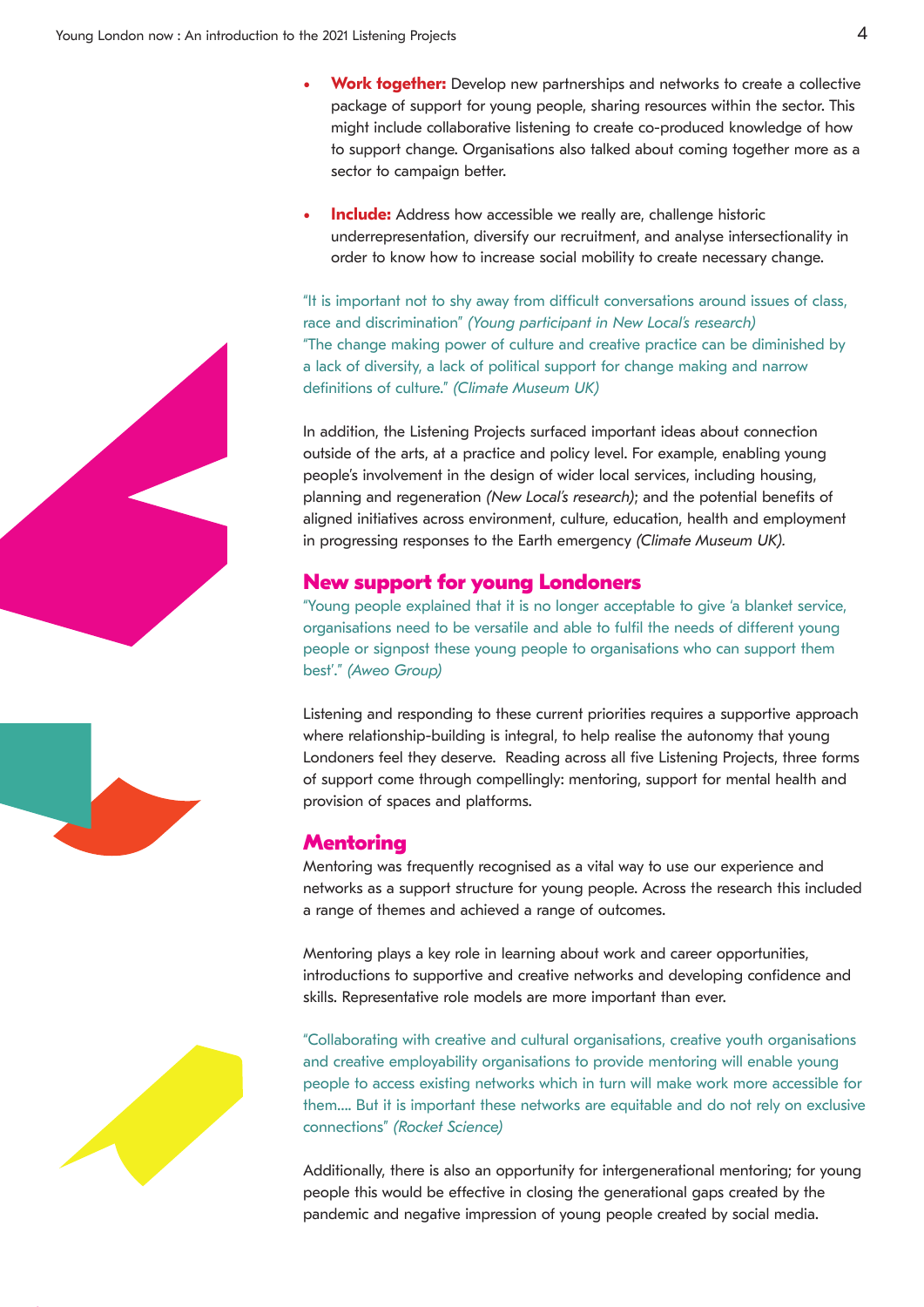A number of young people also explored the idea of "near-peer", young people sharing their experiences with younger people. It is also an opportunity for changing traditionally held notions of who holds knowledge and experience, e.g. tech-savvy young people could potentially support cultural organisations with new technical and digital knowledge.

Mentoring could also work at place-level, supporting creative place-making and change through local leaders mentoring young people, enabling them to play an active role in their local area.

Mentoring could be an important ingredient for ensuring we are inclusive and actively open to listening to younger voices, and offers a vital opportunity for being accountable.

# **Support for mental health**

Mental health coming out of the pandemic was recognised across the Listening Projects, echoing broader social research at this time. Many participants noted the urgent need to respond to individual mental health needs as we transition back into the world and consider environmental resolutions, as well as build community wellbeing as we reconnect once more.

The role of creative practices was seen as important, providing an opportunity to play, create and to "represent how we see the world." Embracing new definitions of creativity would allow expressions to happen in any form. Through the research we might also interpret a demand for a change in how creativity is valued, not least in education.

"Unfortunately the mental health crisis is converging with an increasing educational attainment gap… should the emphasis be on helping young people catch up on all the learning that they've missed, or more on helping them make the difficult mental and emotional transition back into the world?" *(B & G Partners)*

Links between poor mental health and environmental anxiety were also explored: is there the potential for drawing on links between wellbeing, creativity and environmental action?

#### **Provision of spaces and platforms**

"More safe spaces… a place to feel accepted, open and confident in sharing what you feel." *(Young participant in Climate Museum UK's research)*

The need for informal, safe spaces or "third spaces" – neither school nor home – *(B & G Partners)* was frequently spoken about before the pandemic but appears to be even more vital for young people now, as places to explore fluid interests, process events and reconvene over ideas or occurrences. These safe spaces should provide for diversity of needs and backgrounds, especially in the context of places and services that have closed which would usually serve young people. Across the projects it was clear that dedicated physical spaces could play an important role in developing creative energy and platforming youth voice. Others talked of the new digital potential: could these spaces also operate in the digital sphere, harnessing and platforming the new creativity evident in lockdown and using voice through social media as a vehicle of change? Can these spaces also provide platforms for being heard and for us to listen?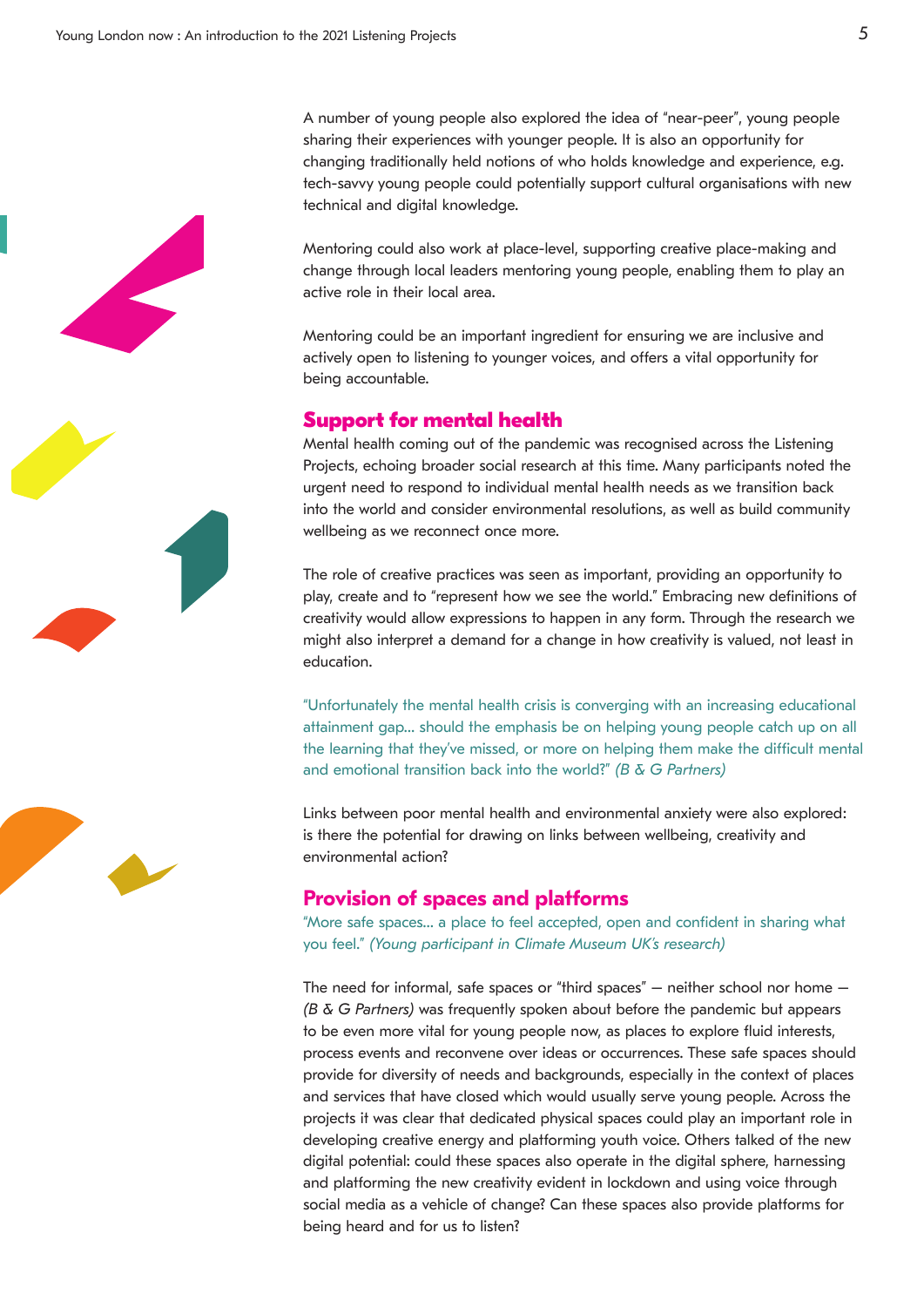# **"More safe spaces… a place to feel accepted, open and confident in sharing what you feel." (Young participant in Climate Museum UK's research)**

"Many young people… can play a critical role in rallying the support of other young people through social media to help shape the creative space and cultural community of the future which they can feel a part of." *(New Local)*

These priorities may not seem new. Indeed, they have been written about in the past as strategies for supporting young people. But through the act of listening we have learned that mentoring, supporting mental health and providing safe spaces and platforms have gained greater value and importance as we come out of the pandemic. These models of support may also provide some practical ideas around the complex issues of sharing power.

# **On listening and being heard**

One of the key learnings from the Listening Projects is the value of truly listening and the need for more of this to take place. If we are listening well we are empathetic, taking on board a range of experiences and building understanding with which to respond. It is the attitude for being ready to respond (to evaluate, adjust, adapt) that sets effective listening apart.

This approach comes from a position of caring. Caring for someone crosses into the multifarious aspects of their life: their experiences, their locality, their rights of access to services and culture. Indeed, through the Listening Projects what is clear is a call for a radical form of care, within "communities, mental health, and making the transition back into school, the world." *(Listening Projects researcher)*. Being listened to can be empowering and can be a catalyst for change. But there needs to be an atmosphere of care, duty and safety and a sense that voices will be truly heard. In this sense listening needs to come from a position of giving away power. This goes further than the widely accepted opinion that young people should have a voice, and demands for their voice to "have consequence" in the context of now. This is called for, implicitly or explicitly, across all five projects.

# **Concluding comments**

The priorities that emerge from the Listening Projects will feed into A New Direction's future planning and activity. But we think these Listening Projects speak beyond our own organisation and can support the practices of others working to empower young Londoners through this time.

The voices of young people cannot be ignored and neither can the opinions of those within the rich ecology that supports young people, creativity and culture in the city. Now is the time to listen as we rebuild and reset.